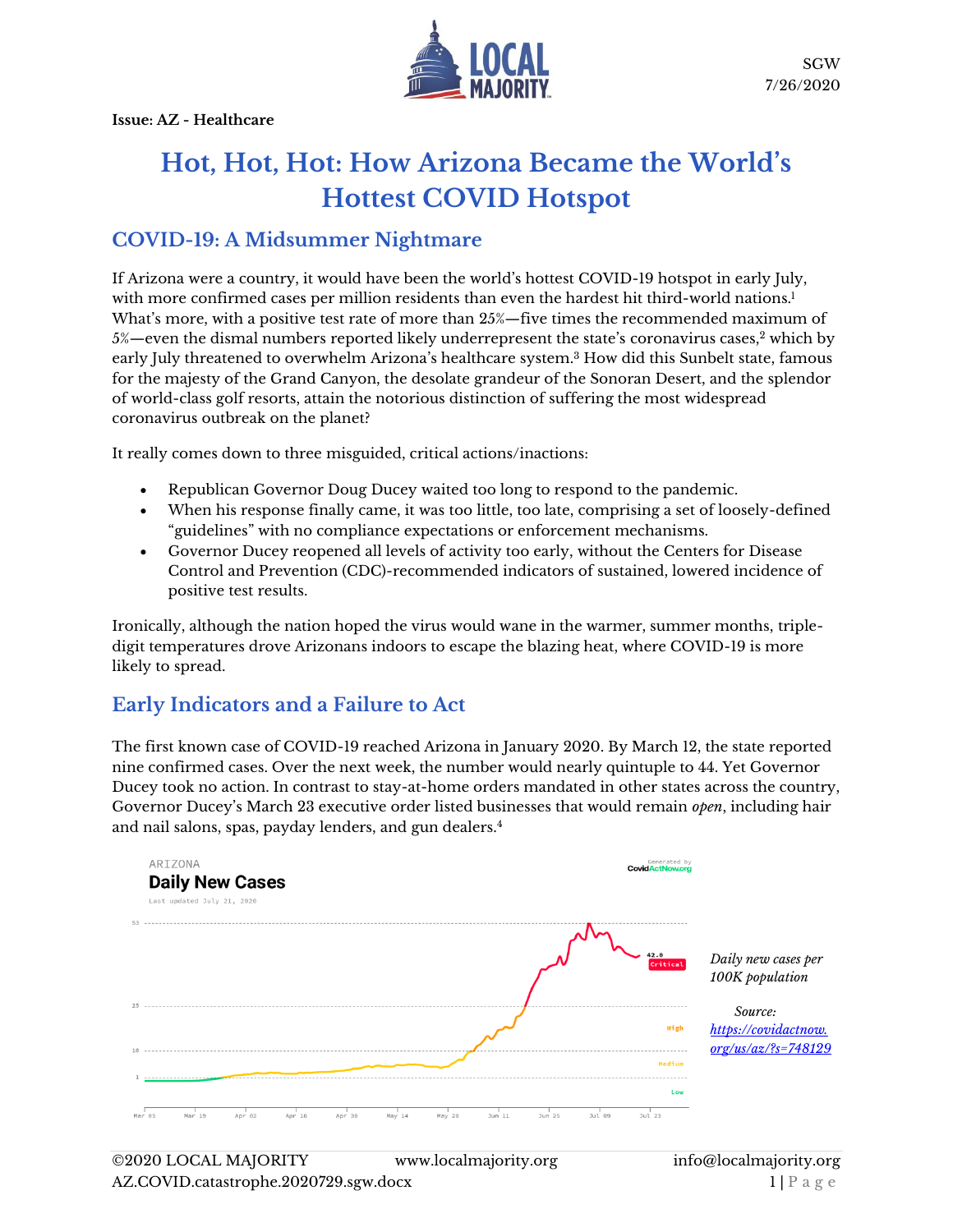

U.S. Senator Krysten Sinema (D-Arizona) publicly rebuked the state for its failure to respond to the growing epidemic. Democratic Mayors Regina Romero of Tucson and Kate Gallego of Phoenix announced emergency measures, ordering many businesses in their jurisdictions to close on March 17. It was not until March 20 that Governor Ducey finally placed limitations on some higher-risk business—gyms, hair and nail salons, and restaurants —and then, only in the six counties with confirmed COVID-19 cases. The Governor's stay-at-home order was not issued until March 30.<sup>5</sup>

#### World's Worst Outbreaks

Places with the most new coronavirus cases per million residents, last seven days



Note: Bars with similar labels may be different lengths due to rounding

Experts say the 12-day difference between neighboring California's stay-at-home order on March 19 and Arizona's, which took effect March 31, was significant. The number of cases statewide can double within 24 to 72 hours, so days and weeks matter.<sup>6</sup>

By the beginning of April, Arizona Director of Emergency Management Wendy Smith-Reeve resigned in protest, giving a blistering appraisal of the governor's crisis management which ignored the state's emergency management plan.

Five short weeks later, the day before President Trump traveled to Phoenix to tour the Honeywell mask plant, Governor Ducey triumphantly announced the state would reopen.<sup>7</sup>

## **Initial Reopening: Missing the Mark**

Arizona never attained the flattening of the curve that the CDC recommends for phased reopening, but Governor Ducey began moving forward with reopening the state in early May. When his stay-athome order expired on May 15, he chose not to renew it. Three weeks later, Arizona was essentially business as usual, with high-risk, high-contact establishments like bars and restaurants, gyms and salons back in nearly full-swing operation. Photos of Memorial Day Weekend celebrations showed an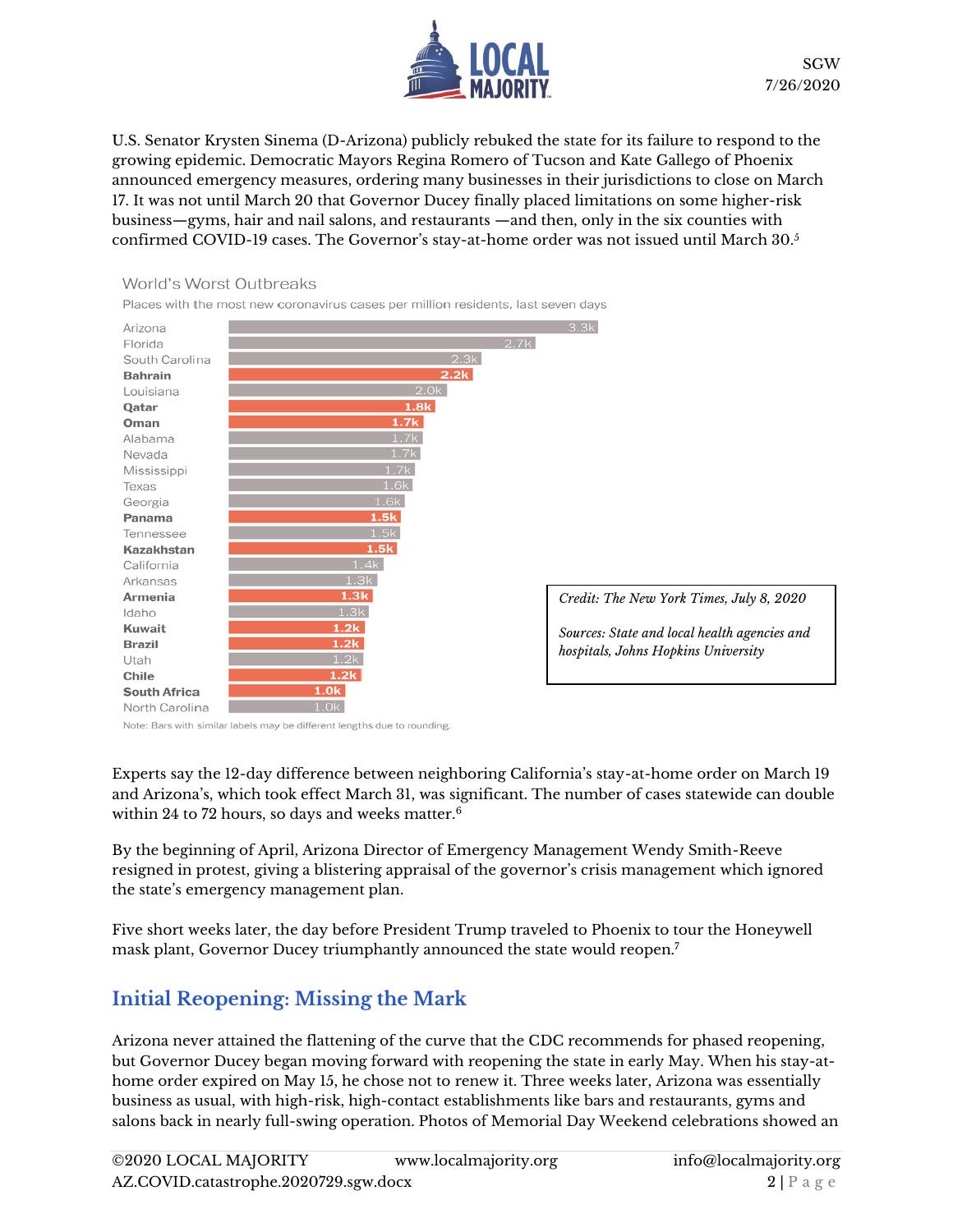

absence of social distancing and mask wearing that appalled the rest of the country. And cases were soaring, up 70 percent, coinciding with the critical two-week end of the stay-at-home order.<sup>8</sup>

Perhaps more damaging, Governor Ducey's reopening orders prohibited cities and counties from implementing local requirements more stringent than the state's, such as mandatory masks in public spaces, six-foot social distancing policies, and other known preventive measures recommended by the CDC.<sup>9</sup> His preemption of localities basically tied the hands of local officials who longed to do more to protect Arizonans.

As cases spiraled out of control over the next several weeks, Governor Ducey authorized overwhelmed hospitals to turn away COVID-19 patients they deemed too old or too sick to recover.<sup>10</sup> Now frontline medical professionals were put in the untenable position of judging who they would try to save, and who would be left without health care.

# **Testing Challenges**

By June 3, the state was failing to reach the CDC benchmarks for effectively managing the coronavirus. Arizona had demonstrated neither 14 days of declining positive coronavirus tests, nor 14 days of declining positive tests as a percentage of total tests performed.<sup>11</sup> But Governor Ducey persisted in reopening the economy.

In late June, as more and more Arizonans experienced symptoms and sought COVID-19 tests, driveup test center lines extended three miles long when they opened at 7 a.m. Some waited in their cars as long as 13 hours in hundred-plus-degree heat in hopes of a test, then waited days and sometimes weeks for results, as laboratories were inundated with more than twice the number of samples they could process. Arizona's largest lab, Sonora Quest, received 12,000 coronavirus samples in a single day—twice its maximum capacity. Delays in test results contribute to the spread of the disease: until patients receive positive test results, they don't know to isolate themselves.

Besides beating down on waiting patients, the oppressive heat adversely affected healthcare workers staffing outdoor, drive-up testing sites. Banner Health, the state's largest hospital system, reduced the number of its outdoor testing sites from five to one. It was simply too hot to relegate staff to collecting samples outdoors all day in the heat.

In the absence of a federal testing strategy, states are still competing with each other for testing supplies, lab equipment, and qualified staff. As more states reopen, the demand for tests only grows for essential workers, for those experiencing symptoms, and for those working in health facilities like nursing homes who need to be tested on a regular basis.<sup>12</sup>

## **Mocking Masks**

On April 3, both the CDC and the White House Coronavirus Task Force recommended wearing face masks in public to slow the spread of COVID-19.<sup>13</sup> But in Arizona, Republican officials thumbed their noses at the guidance, protesting the universally-recognized public health guideline as an infringement on personal freedom.

As late as the end of May, Governor Ducey was still downplaying the need to wear masks, declaring, "It's safe out there."14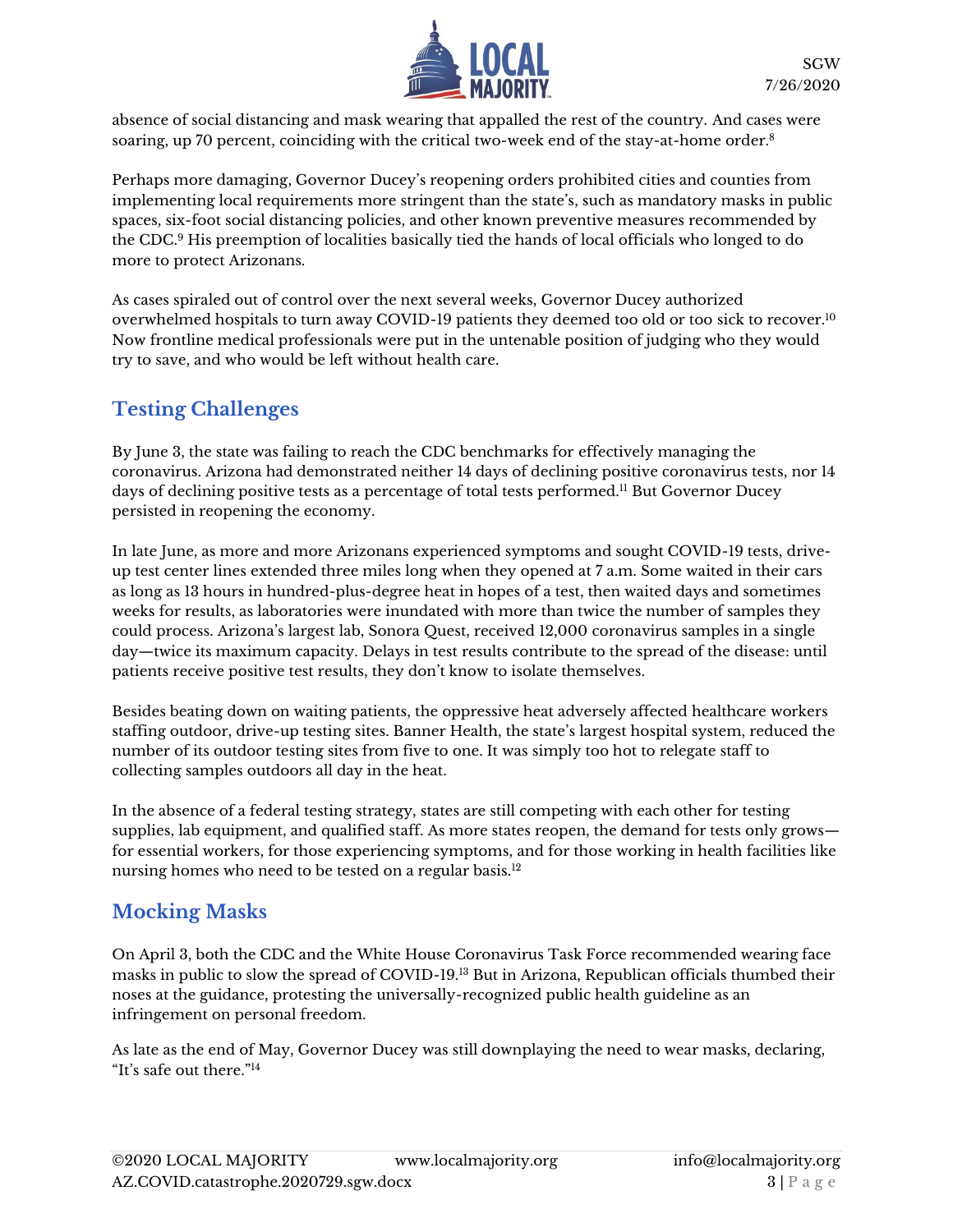

At a well-publicized rally, a masked Republican City Councilman from Scottsdale yelled, "I can't breathe! I can't breathe!" before he ripped off his mask—a mocking reference to the last words of George Floyd, an African American who died May 25 at the hands of a white Minneapolis police officer, sparking nationwide outrage. 15

In combination with the refusal of President Donald Trump and Vice President Mike Pence to wear masks, these similarly conservative Republican officials communicate the disinformation that the pandemic is not a serious threat. Sadly, too many Arizonans have followed this line of thought. Their careless and selfish behavior has put themselves and others in peril.

## **Throwing Caution to the Wind Led to Easily Anticipated Disaster**

By July 7, fewer than 150 ICU beds remained available in all of Arizona, as COVID-19 cases were spiking, with new record numbers logged every day.

About half of Arizona's 1,695 ICU beds are occupied by non-COVID patients. Of the 851 ICU beds remaining, 886 are needed by COVID patients. That is more than all of the available ICU beds in the state. Arizona's hospitals simply do not have the capacity to care for the emerging coronavirus caseload. An aggressive intervention is needed care for the many critically ill patients hit by the pandemic.<sup>16</sup>



*Source: https://covidactnow.org/us/az/?s=748129*

With a positive test rate five times the CDC's recommended maximum positive rate for states to reopen, Governor Ducey had little choice but to close down gyms, theaters, water parks, and salons again on June 29. 17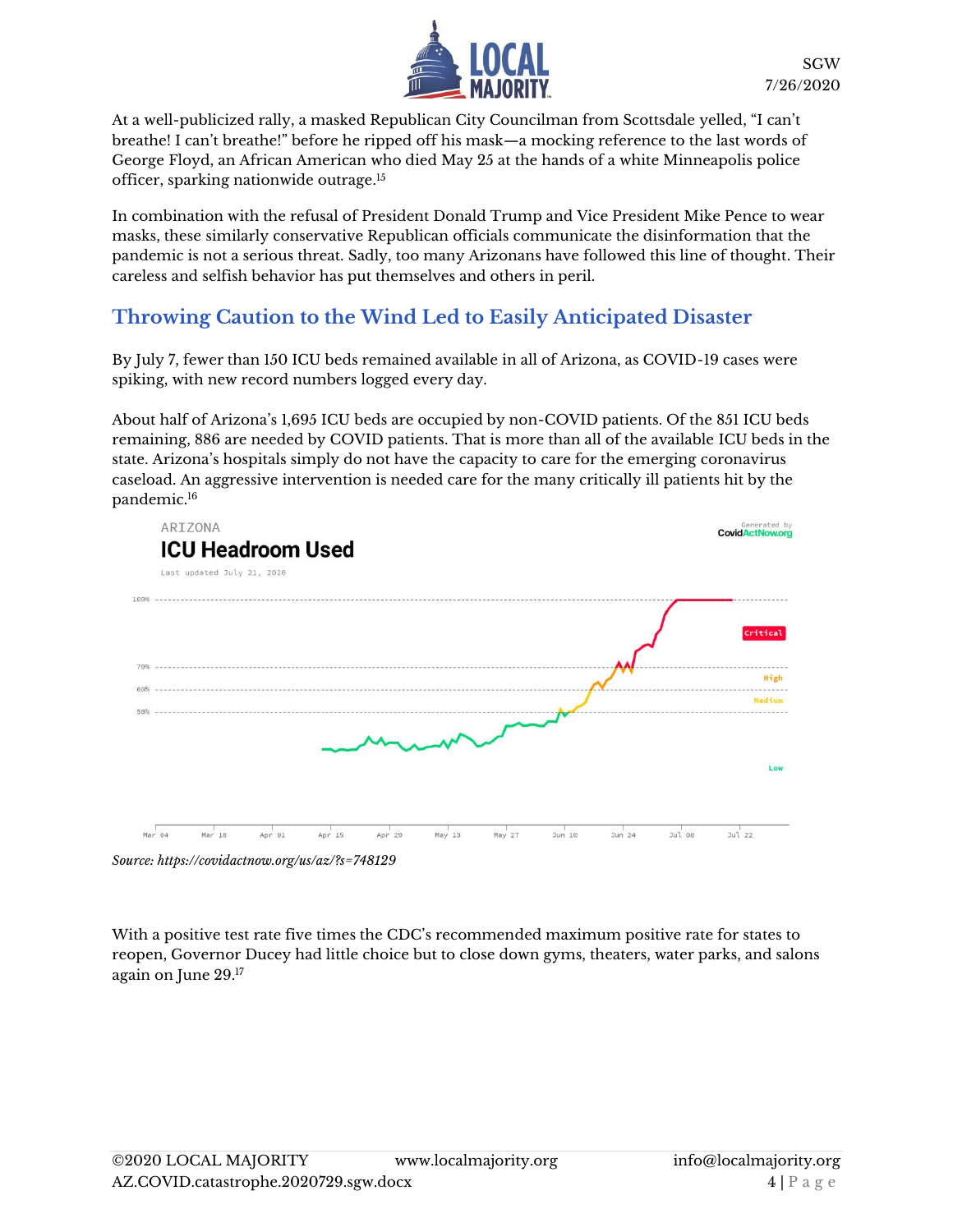



As the pandemic endures, contact tracing is another critical piece of the puzzle. Sadly, Arizona's record in this regard is dismal. To date, Arizona is able to trace only 3% of new COVID infections within 48 hours. Such low tracing rates indicate a new outbreak could be lurking—a serious threat to the public health. About 12,000 more staff are needed to do this critical public health work.<sup>18</sup>



*Source[: https://covidactnow.org/us/az/?s=748129](https://covidactnow.org/us/az/?s=748129)*